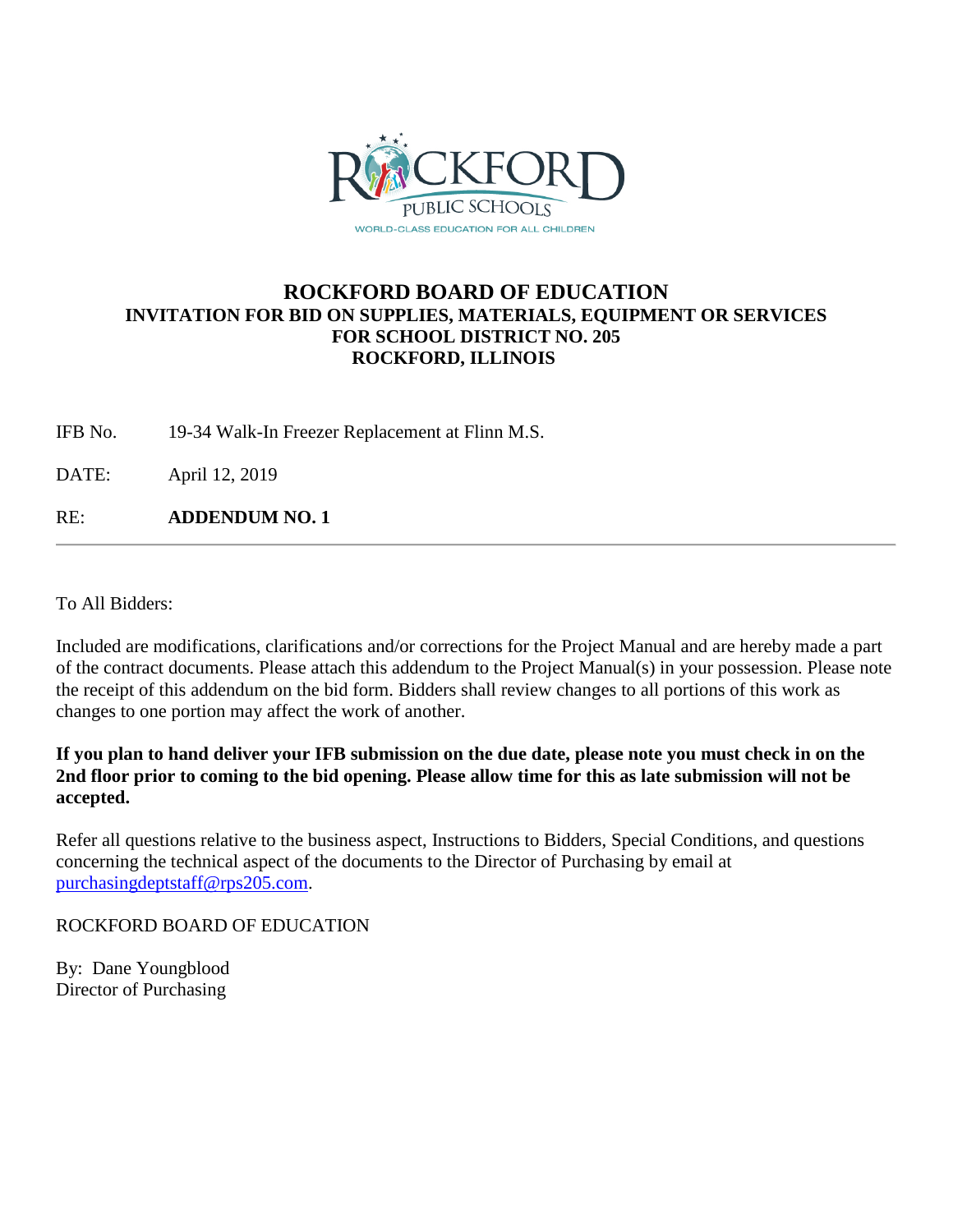

# **ADDENDUM**

TO: PROSPECTIVE BIDDERS

RE: ADDENDUM # 1

PROJECT NUMBER: BFA # 1060 RPS205 # 1937<br>FOR: Walk-In Freezer Replacemen FOR: Walk-In Freezer Replacement at Flinn Middle School<br>ADDRESS: 2525 Ohio Parkway, Rockford, IL 2525 Ohio Parkway, Rockford, IL

DATE:

Please attach Addendum 1 to the above Drawings, and kindly take same into consideration in preparing your proposal.

By \_\_\_\_\_\_\_\_\_\_\_\_\_\_\_\_\_\_\_\_\_\_\_\_\_\_\_\_\_\_\_\_\_ Rob C. Belles, Belles Firm of Architecture Inc.

**This addendum consists of 3 text pages including this sheet.**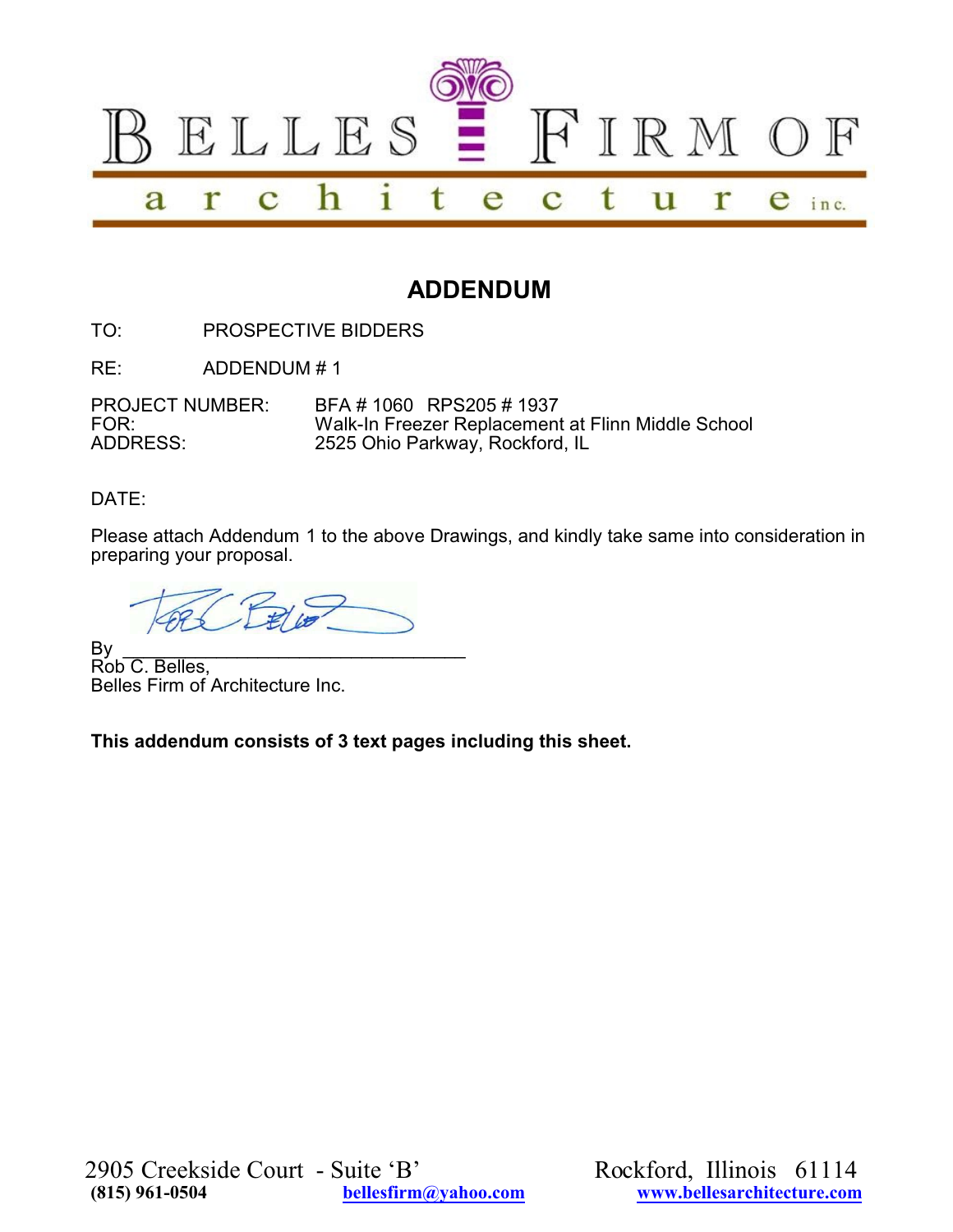### **Pre-Bid Meeting Notes and Questions:**

- 1) *Kool-Pack is Specified. Specifications say 25ga for interior walls, Kook-Pack is 26ga.* Specification Section page 1140-4 2.02 A. 3. b. says: Interior Finish: Galvanized, Smooth Finish, white 26 gauge.
- 2) *Specifications call for a .125 diamond treadplate. 14ga Stainless Steel is standard with Kook-Pack.* The specifications are correct. The threshold is a custom piece that needs to bridge approximately 10" between the existing building floor and the new freezer floor. 14ga is NOT acceptable. An 11ga, 1/8" minimum thickness stainless steel threshold would be acceptable.
- 3) *Arctic Fox Model 75 Controller is not available with this model.*
	- It is unclear where this statement came from. The Specifications say: "Temperature Monitoring System : Electronic monitoring and remote audible alarm system that warns when temperatures register 10 deg F above or below set temperature. Equal to Arctic Fox WiFi LDA Kit."

The owner desires a simple controller that functions as a thermostat and defrost timeclock that initiates defrost cycles only when needed and maximized performance by tracking temperature and usage variations. It is anticipated the thermostat will also provide digital temperature display.

In addition, the owner desires an audible alarm that is NOT inside the adjacent room. The preferred location is indicated on the drawings. The audible alarm may, or may not, be integral to the digital control panel.

4) **CLARIFICATION** Sheet A1, Note D8

The owner is NOT asking for repair of the terrazzo floor under the existing cooler to be removed. Care should be taken to not cause damage to the floor during demolition. After demolition NO anchors/fasteners/embedments should be protruding from the floor. Room is to be left "broom clean" and useable as a storage closet.

5) Pre-Bid Conference Opening Statement is Attached.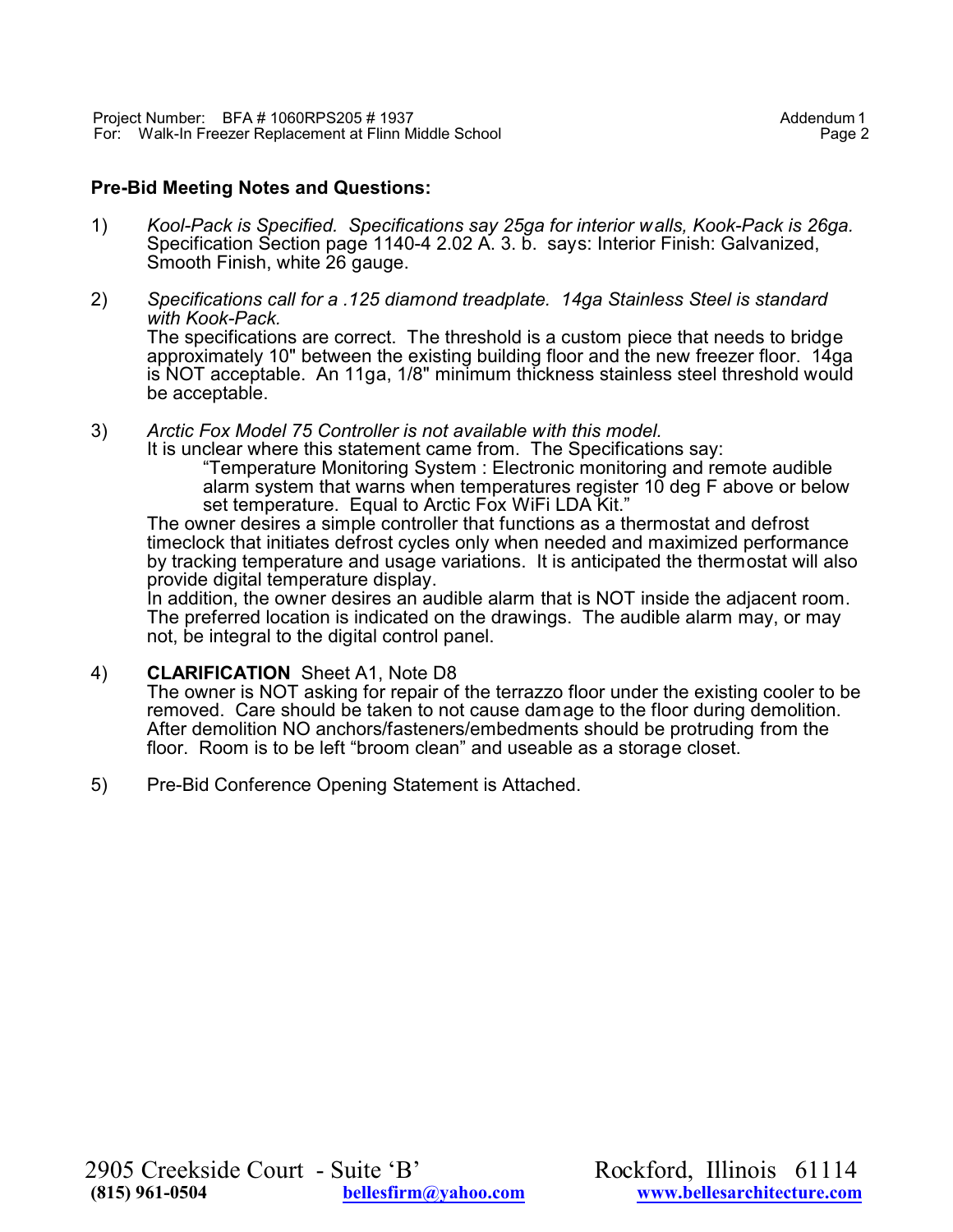## PRE-BID CONFERENCE OPENING STATEMENT

Welcome to the mandatory pre-bid conference for IFB 19-34 Walk-In Freezer Replacement at Flinn M.S. for the Rockford Public Schools.

The purpose of this meeting is to receive input, comments, questions, clarifications and suggested changes relative to this solicitation. As a reminder, the only acceptable changes to the Bid/RFP are formal Addendums published by the RPS Purchasing department. Additionally, the Addendum may address other issues identified by the School District.

The goal of today's meeting is to increase your knowledge of the solicitation as it is written and provide an information mechanism in which you may advise the School District of any changes it should make. Consequently, any changes you wish the Rockford Public Schools to consider must be submitted in writing to the Purchasing department before the deadline as expressed in the solicitation.

We will try to answer as many of the questions as possible. If we cannot answer a question today, we will defer that answer to the published Addendum. Additionally, minutes from this pre-bid conference will be published in the Addendum.

- $\triangleright$  Bid Opening is scheduled for April 16, 2019 at 2:00 pm Rockford Board of Education, 6th floor Conference Room. Late bids will not be accepted. Faxed or emailed bids will not be accepted.
- $\triangleright$  Board Approval April 23, 2019.
- $\triangleright$  Bid RFI Procedures All written correspondence during the bid process MUST be sent to Dane Youngblood, Director of Purchasing, via email at PurchasingDeptStaff@rps205.com. Last RFI will be accepted until April 10, 2019 at 12 pm. Last addendum will be issued by April 12, 2019 at 4:30 pm.
- $\triangleright$  Addendums will be emailed to all attendees at the pre-bid conference, posted on the RPS website and Demand Star.
- $\triangleright$  PLEASE reference the REQUIRED FORMS CHECK LIST for all documents that must be submitted with your bid offer form. All forms must be properly completed, signed and submitted or your bid will be deemed non-responsive.